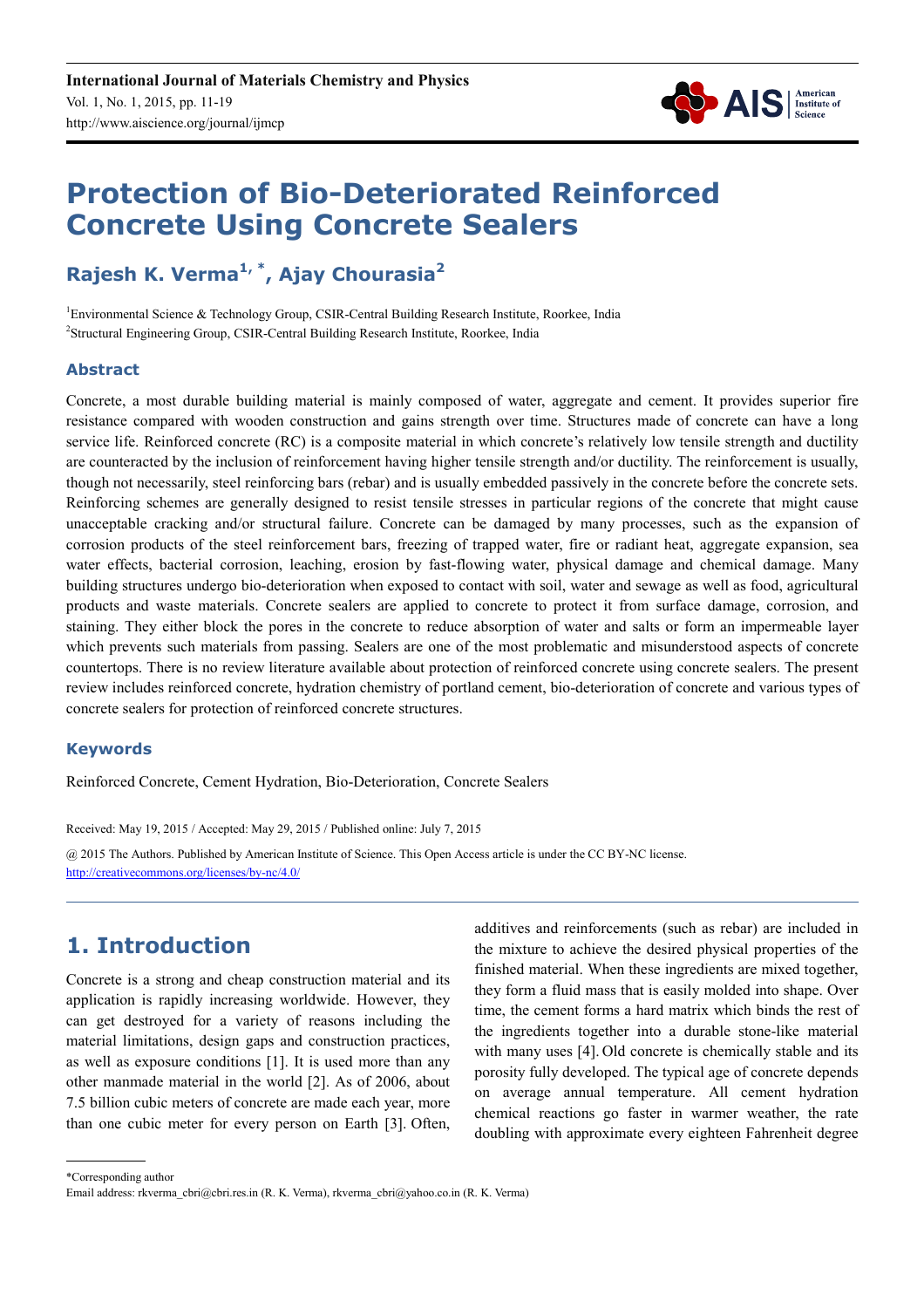increase. The present review includes reinforced concrete, hydration of portland cement, bio-deterioration of concrete and various types of concrete sealers for protection of reinforced concrete from deterioration.

# **2. Reinforced Concrete**

Reinforced concrete is one of the most widely used modern building materials. Since concrete is a brittle material and is strong in compression. It is weak in tension, so steel is used inside concrete for strengthening and reinforcing the tensile strength of concrete. The steel must have appropriate deformations to provide strong bonds and interlocking of both materials. When completely surrounded by the hardened concrete mass it forms an integral part of the two materials, known as "Reinforced Concrete". It is currently the most common material used for the construction of the load bearing elements of structures. The rapid deterioration of concrete structures due to reinforcement corrosion has become a growing problem in recent years, effective to all kind of constructions, especially those located near to marine areas [5]. Cracks are forming in reinforced concrete elements due to bending, shear, torsion, tension or imposed deformations. Cracks worsen the durability and adequate perform of the structures and are a natural result of concrete low tensile strength [6].

### *Advantages of reinforced concrete*

Reinforced concrete has greater compressive strength as compared to most other materials used for construction besides good in tension. It has better resistance to fire than steel and capable of resisting fire for a longer time. It has long service life with low maintenance cost. In some types of structures, such as dams, piers and footings, it is the most economical structural material. It can be cast to take the shape required, making it widely used in pre-cast structural components. Yield strength of steel is about 15 times the compressive strength of structural concrete and well over 100 times its tensile strength. Less skilled labor is required for erection of structures as compared to other materials such as structural steel.

# **3. Hydration of Portland Cement**

Cement will remain the key material to satisfy global housing and modern infrastructure needs. As a consequence, the cement industry worldwide is facing growing challenges in conserving material and energy resources, as well as reducing its  $CO<sub>2</sub>$  emissions. According to the International Energy Agency, the main levers for cement producers are the increase in energy efficiency and the use of alternative

materials, be it as fuel or raw materials. Cement production has undergone a tremendous development from its beginnings some 2000 years ago. While the use of cement in concrete has a very long history, the industrial production of cements started in the middle of the 19th century, first with shaft kilns which were later on replaced by rotary kilns as standard equipment worldwide. Today's annual global cement production has reached 2.8 billion tonnes, and is expected to increase to some 4 billion tonnes per year [7]. Several detailed reviews have been written about the mechanisms that are thought to govern the kinetics of hydration [8–9]. Portland cement consists of five major compounds and a few minor compounds. The composition of a typical portland cement is listed by weight percentage in Table-1.

**Table 1.** Composition of portland cement with chemical composition and weight percent [10-11].

| <b>Cement Compound</b> | Weight<br>Percentage | <b>Chemical Formula</b>             |
|------------------------|----------------------|-------------------------------------|
| Tricalcium silicate    | 50 $%$               | $Ca_3SiO_5$ or $3CaOSiO_2$          |
| Dicalcium silicate     | $25\%$               | $Ca_2SiO_4$ or $2CaOSiO_2$          |
| Tricalcium aluminate   | $10\%$               | $Ca_3Al_2O_6$ or $3CaO$ $Al_2O_3$   |
| Tetracalcium           | $10\%$               | $Ca4Al2Fe2O10$ or                   |
| aluminoferrite         |                      | $4CaO Al2O3Fe2O3$                   |
| Gypsum                 | $5\%$                | CaSO <sub>4</sub> 2H <sub>2</sub> O |

When water is added to cement, each of the compounds undergoes hydration and contributes to the final concrete product. Only the calcium silicates contribute to strength. Tricalcium silicate is responsible for most of the early strength (first 7 days). Dicalcium silicate, which reacts more slowly, contributes only to the strength at later times.

 $2 Ca<sub>3</sub>SiO<sub>5</sub> + 7 H<sub>2</sub>O$  ---> 3 CaO 2SiO<sub>2</sub> 4H<sub>2</sub>O + 3 Ca(OH)<sub>2</sub> + 173.6kJ

Upon the addition of water, tricalcium silicate rapidly reacts to release calcium ions, hydroxide ions, and a large amount of heat. The pH quickly raises to over 12 because of the release of alkaline hydroxide (OH) ions. This initial hydrolysis slows down quickly after it starts resulting in a decrease in heat evolved. Dicalcium silicate also affects the strength of concrete through its hydration. Dicalcium silicate reacts with water in a similar manner compared to tricalcium silicate, but much more slowly. The heat released is less than that by the hydration of tricalcium silicate because the dicalcium silicate is much less reactive. The products from the hydration of dicalcium silicate are the same as those for tricalcium silicate.

 $2 Ca_2SiO_4 + 5 H_2O \rightarrow 3 CaO 2SiO_2 4H_2O + Ca(OH)_2 + 58.6 kJ$ 

The other major components of portland cement, tricalcium aluminate and tetracalcium aluminoferrite also react with water. Their hydration chemistry is more complicated as they involve reactions with the gypsum as well. In general, the rates of hydration during the first few days ranked from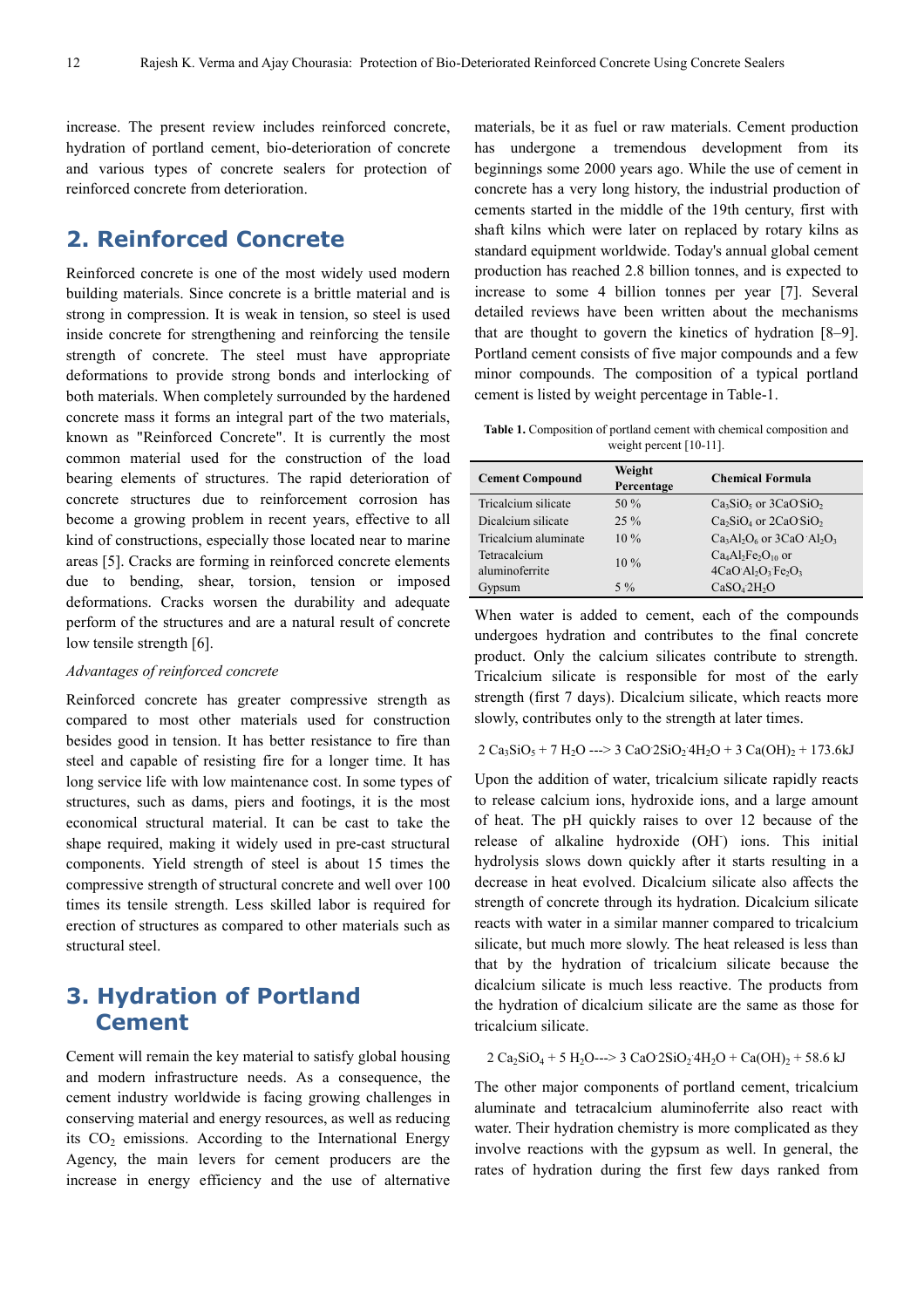fastest to slowest are:

Tricalcium aluminate > Tricalcium silicate > Tetracalcium aluminoferrite > Dicalcium silicate

| <b>Table 2.</b> Chemicals that promote deterioration of concrete [16]. |  |  |  |  |
|------------------------------------------------------------------------|--|--|--|--|
|------------------------------------------------------------------------|--|--|--|--|

| <b>Rapid deterioration of</b><br>concrete | <b>Moderate deterioration of concrete</b> |                                  |  |
|-------------------------------------------|-------------------------------------------|----------------------------------|--|
| Aluminum chloride                         | Aluminum sulfate                          | Mustard oil                      |  |
| Calcium bisulfite                         | Ammonium<br>bisulfate                     | Perchloric acid, 10%             |  |
| Hydrochloric acid                         | Ammonium nitrate                          | Potassium dichromate             |  |
| Hydrofluoric acid                         | Ammonium sulfate                          | Potassium hydroxide<br>$(>25\%)$ |  |
| Nitric acid                               | Ammonium sulfide                          | Rapeseed oil                     |  |
| Sulfuric acid, 10-80<br>percent           | Ammonium sulfite                          | Slaughter house waste            |  |
| Sulfurous acid                            | Ammonium<br>superphosphate                | Sodium bisulfate                 |  |
|                                           | Ammonium<br>thiosulfate                   | Sodium bisulfite                 |  |
|                                           | Castor oil                                | Sodium hydroxide<br>$(>20\%)$    |  |
|                                           | Cocoa bean oil                            | Sulfite liquor                   |  |
|                                           | Cocoa butter                              | Sulfuric acid, 80%<br>oleum      |  |
|                                           | Coconut oil                               | Tanning liquor (if acid)         |  |
|                                           | Cottonseed oil                            | Zinc refining solutions          |  |

# **4. Bio-Deterioration of Concrete**

Many architectural and other buildings structures undergo bio-deterioration in their service life. Bio-deterioration refers to undesirable changes in a material, caused by living organisms. They form specific communities that interact in many different ways with mineral materials and their external environment. This complex phenomenon occurs in conjunction with many physical and chemical destructive processes. Thus, it is difficult to distinguish an extent of the damage caused by biotic factors from that resulting from abiotic ones. However, according to US estimation, thecontribution of microorganisms to the deterioration of materials as a whole may be within the range of 30% [12]. Biodegradability of various mineral building materials including the concrete is mostly due to the increased concentration of carbonates and inorganic sulfur compounds, as well as other chemically aggressive reagents of either abiotic or biotic nature. Their interactions with components of the mineral materials play an essential role in their corrosion induction and process [13]. Bio-deterioration of materials can take the form of bio-corrosion orbiofouling. Corrosion of metals is believed to be an electrochemical process, which results in oxidation of a metal to its oxide and hydroxide thereby distorting the structural integrity of the metal. Although the electrochemical nature of corrosion remains valid, microorganisms influence metal corrosion by modifying the metal solution interface through biofilm formation [14-15]. The rapid and moderate deterioration chemicals on the concrete are listed in Table-2 [16]. Some biogenic organic acids (acetic, lactic, butyric and the like) and carbon dioxide are extremely high corrosive towards the concrete. Biogenic mineral acids are very corrosive, especially the nitric acid produced by nitrification bacteria, as well as the sulfuric acid produced by sulfur oxidizing bacteria (SOB). They oxidize also the biogenic hydrogen sulfide  $(H_2S)$  which is a gas liberated into the environment by sulfate reducing bacteria (SRB). All these chemical substances of biological origin easily react with components of the concrete (Table-3) and cause its deterioration [17]. The biogenic chemicals are reacting with calcium hydroxide available on the surface of concrete. Few biogenic substances and their reactions are listed at Table-3 [18].

**Table 3.** Biogenic substances and chemical reactions essential for microbiologically influenced deterioration of concrete [18].

| Biogenic organic acids                                                                                                                                              |
|---------------------------------------------------------------------------------------------------------------------------------------------------------------------|
| $Ca(OH)_2 + 2 C_2H_4(OH)COOH + 3 H_2O \rightarrow Ca[C_2H_4(OH)COO]_2$ . 5 H <sub>2</sub> O                                                                         |
| Lactic acid Calcium lactate                                                                                                                                         |
| $Ca(OH)2 + 2 CH3COOH \rightarrow Ca(CH3COO)2. H2O + H2O$                                                                                                            |
| Acetic acid Calcium acetate                                                                                                                                         |
| Biogenic carbon dioxide                                                                                                                                             |
| $Ca(OH)2 + 2 CO2 \rightarrow Ca(HCO3)2$                                                                                                                             |
| $CaCO3 + CO2 + H2O \rightarrow Ca(HCO3)$                                                                                                                            |
| Biogenic nitric acid                                                                                                                                                |
| $2 NH_4^+$ + 3 $O_2$ Nitrosomonas $\rightarrow$ 2 $NO_2$ <sup>+</sup> + 2 $H_2O$ + 4 $H^+$<br>$2 NO_2 + O_2$ <sup>Nitrobacter</sup> $\rightarrow$ 2 NO <sub>3</sub> |
| $Ca(OH)_{2}$ + 2 HNO <sub>3</sub> $\rightarrow$ Ca(NO <sub>3</sub> ) <sub>2</sub> + 2 H <sub>2</sub> O                                                              |
| Biogenic hydrogen sulfide and sulfuric acid                                                                                                                         |
| $SO_4^2$ + 2 H <sup>+</sup> + 4 H <sub>2</sub> <sup>SRB</sup> $\rightarrow$ H <sub>2</sub> S $\uparrow$ + 4 H <sub>2</sub> O (SRB – Sulfate reducing bacteria)      |
| $H_2S + 2O_2$ <sup>SOB</sup> $\rightarrow H_2SO_4$ (SOB – Sulfur oxidizing bacteria)                                                                                |
| $Ca(OH)2 + H2SO4 \rightarrow CaSO4$ .2 H <sub>2</sub> O                                                                                                             |
| Gypsum                                                                                                                                                              |
| $3CaO.AI2O3$ . $3CaSO4.nH2O + 3(CaSO4.2H2O) + H2O \rightarrow$<br>3CaO.Al <sub>2</sub> O <sub>3</sub> .3CaSO <sub>4</sub> .32H <sub>2</sub> O                       |
| Ettringite                                                                                                                                                          |

# **5. Concrete Sealer**

Concrete sealers are applied to concrete for protecting it from surface damage, corrosion and staining. They either block the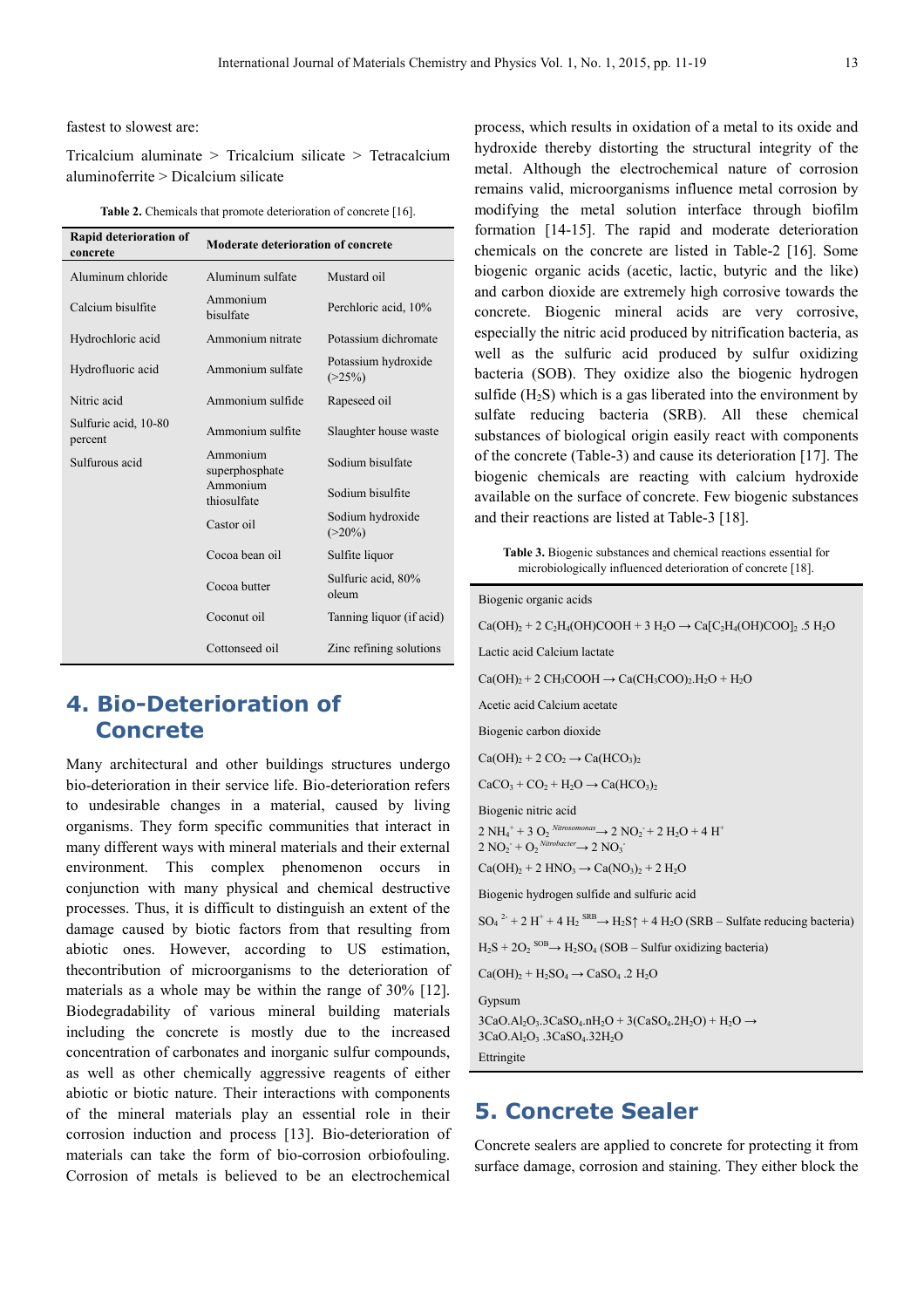pores in the concrete to reduce absorption of water and salts or form an impermeable layer which prevents such materials from passing [19]. Research from major concrete authorities, including American Concrete Institute, Portland Cement Association, and National Ready Mix Concrete Association; confirm that most concrete damage is attributable to surface moisture intrusion. The most pervasive form of concrete damage is surface scaling from freeze/thaw. Other forms of damage include alkali-silica reaction (ASR), chemical intrusion, and corrosion of steel reinforcements. There is wide range of concrete sealers that offer varying degrees of protection to concrete. Each particular sealer has application, performance, maintenance, other characteristics and requirements that differentiate it from other sealers [20].

The influence of surface treatments on corrosion rates of steel in carbonated concrete was studied and concluded that water-repellant surface treatments that line the pores of concrete with hydrophobic layers, were effective in resisting water penetration and limiting the corrosion rate of steel in carbonated regions in the specimens exposed to cycles of wetting and drying [21]. The monomeric alkyl alkoxy silanes were found to be excellent water proofing agents and only a negligible amount of sealant was lost as a result of evaporation [22]. The two silanes (water-based, 40% solids and solvent-based, 40% solids) and one siloxane (solventbased, 20% solids) exhibited much lower total chloride ingress values than the two epoxy and one sodium-silicate surface coatings [23]. The penetration of sealants into concrete in excess of 0.25-inches could only be achieved by using water repellents [24]. The effect of moisture in the concrete at the time of surface treatment application on the chloride intrusion and subsequent reinforcement corrosion was studied. The surface treatments used were a 40% silane solution, a 100% silane solution, a silane-siloxane two-coat system, and a silane-acrylic two-coat system. They concluded that all treatments reduced chloride in filtration, no one treatment was outstanding in this regard. Also demonstrated that 100% silane penetrated slightly better than 40% silane [25]. The performance of cement and epoxy based coatings in protecting concrete was evaluated. Results of that study indicated that epoxy modified cement-based coatings provide adequate protection to concrete [26]. A combination of "silane+siloxane" primer with an acrylic top coat was most effective treatment for corrosion resistance of reinforced concrete. No single coating could improve the resistance of concrete to all types of deterioration [27]. The double or triple coating systems were more effective for concrete durability than those with a single coating [28-29]. Only limited studies have been conducted to evaluate various surface treatments for better resistance of concrete to freeze/thaw damage or salt scaling [30]. Three concrete

sealers, two crack sealants and two water repellent were evaluated under accelerated condition. The epoxy-based sealer T48CS and water repellent ATS-42 exhibited the best performance in protecting the concrete from salt scaling and featured the highest resistance to abrasion and generally lower water absorption rates and gas permeability coefficients. The results suggest that high resistance to both gas and water penetration is a crucial property in a good surface sealer, crack sealant or water repellent applied to concrete [31].

The concrete sealers or coating can protect the bridge concrete structure from damage caused by the aggressive environmental and chemical exposures [32]. Concrete sealers and coating have been applied as surface treatments into concrete surface to reduce the penetration of chlorides to protect concrete bridge structures against corrosion [33-34]. The chloride penetration resistance was investigated using a silane based sealer (SS1), an acrylic based coating (AC1) and two cementitious coatings (CC1and CC2) on concrete surface. They concluded that acrylic based coating (AC1) was the best performing coating, whereas cementitious coating CC1 had worst performance [35]. Five concrete sealers were evaluated for three groups of concrete mixes: normal, fly ash and old concrete to determine suitable sealer and concrete mix combination to improve resistance to the deterioration of concrete properties [36].

#### **5.1. Advantages of Using Concrete Sealers for Surface Treatment**

- Provide water repellency.
- Treated surface is breathable.
- Reduced maintenance and prevents steel corrosion.
- Non toxic and eco-friendly in nature.
- Block penetration of dust, oil, chemicals and other contaminants.
- Enhance the colour of concrete surface.
- UV resistance.
- Protect concrete against chloride ion ingress.
- Increase concrete compressive strength and surface hardness.

### **5.2. Types of Concrete Sealers**

Concrete sealers are typically classified into: (1) Topical (coating) and (2) Penetrating sealers. However, penetrating sealers can be further defined by: (2a) Pore blocking types or (2b) Water repellents. Cady [37] suggested that sealers can be classified as (a) Barrier coating, (b) Pore blockers, and (c) Water repellents.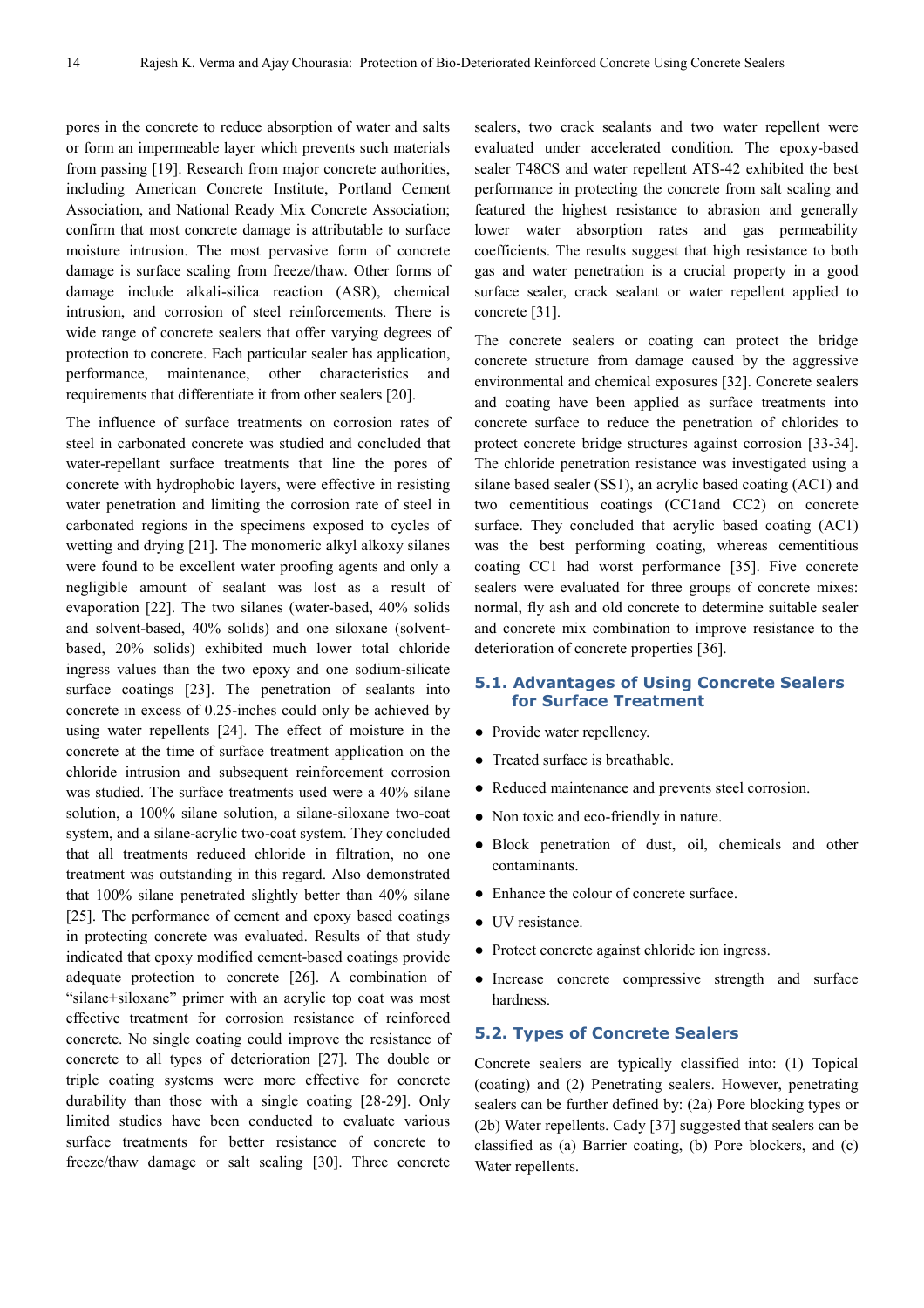



(a) Barrier Coating

(b) Pore Blocker



(c) Water Repellent

**Figure 1.** Sealer Types [26, 38].

### **5.3. Topical Sealer**

Topical sealers can provide visual enhancement as well as protection from stains and chemicals. They are acrylic, epoxy and urethane sealers. They require a dry, clean surface during application to gain adhesion. They may alter the coefficient of friction which can make substrates slick when wet – a condition that can be remedied by adding anti-skid materials. Life span is generally 1-5 years.

#### **5.4. Penetrating Sealer**

Penetrating sealer can be applied to dry and damp surfaces and should be properly matched with substrate porosity in order to effectively penetrate the surface and react. The chemical reaction bonds active ingredients within the substrate blocking surface moisture. Life span is generally 5 or more. Penetrating sealers, including silanes, siloxanes, silicone and blended products, are a cost-effective means of protecting new and existing concrete surfaces. When applied properly, penetrating sealers can serve as chloride screens and damp proofing to improve durability against destructive corrosion of embedded reinforcement and damage from freezing and thawing. They penetrate the concrete surface and react chemically to form a water- repellent layer. Water usually will bead up on a treated surface. However, water trapped in the concrete or which soaks in can escape from the treated surface as vapor. These sealers have little or no effect on the concrete surface coloring. In addition to helping repel water and chlorides, sealers also help minimize penetration of dirt, grease, and oil, making surfaces easier to clean.

Chemical nature of concrete sealers and their properties are as follows:

### **5.5. Silicone Concrete Sealers**

Silicone concrete sealers are inorganic-organic polymers with the chemical formula  $[R_2SiO]_n$ , where R = organic groups such as methyl, ethyl, and phenyl. Silicones have great hydrophobic (water repellent) and oilophobic (oil repellent) properties. Silicones are very short lived. They are UV unstable and do not hold up well to abrasion. It should be considered for vertical surface that may be prone to graffiti, a constant maintenance of silicone can help make clean up a lot easier. Silicone concrete sealers require reapplication every one to three years to maintain protective barriers. Horizontal surfaces will likely only last a few months, and less when exposed to UV radiation.

#### **5.6. Silane Concrete Sealers**

Silane concrete sealers are silicon analogue of an alkane hydrocarbon. Silanes consist of a chain of silicon atoms covalently bound to hydrogen atoms. The general formula of a silane is  $Si<sub>n</sub>H<sub>2n+2</sub>$ . Silanes tend to be less stable than their carbon analogues because the Si-Si bond has a strength slightly lower than the C-C bond. Oxygen decomposes silanes easily, because the silicon-oxygen bond is quite stable. If saturation of sealer occurred then exhibiting oilophobic and hydrophobic properties. If the concrete is sealed with a heavy application life spans of 5 to 8 years can be achieved. They are hydrocarbon based and as such can allow chemical chains to remain active in the concrete. Upon disappation (after a year or so) or upon too light of application, this active chemical chain is looking for other chemistries with which to react. This can produce a permanent stain in the concrete that can never be cleaned except through removal of the concrete. This makes silanes less attractive for stain resistance.

### **5.7. Silicate Concrete Sealer**

Silicate concrete sealer helps to significantly reduce porosity in most masonry products such as concrete, stucco, plasters. They work by creating a chemical reaction with the excess  $Ca(OH)<sub>2</sub>$  in the concrete that permanently binds the silicates within the concrete making them far more wearable and water repellent. Most silicates are a very small molecule, which means they must be built from the "bottom up" in the concrete. Cady [37] reports that sodium silicate is the most commonly used silicate (72 %) while the reminder is split somewhat evenly between potassium and fluorosilicates. The silicates are effective sealers as the result of  $SiO<sub>2</sub>$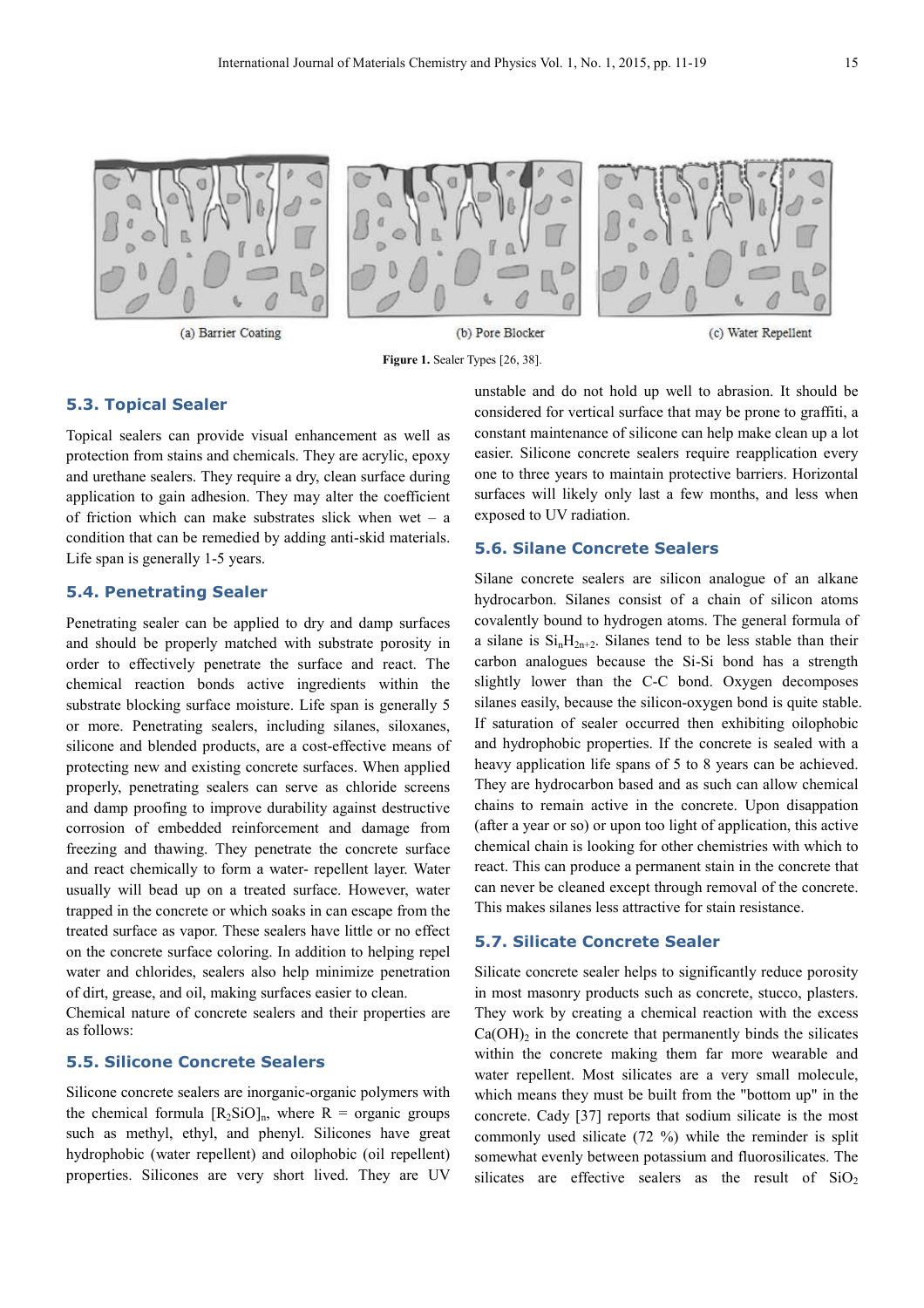precipitating in the pores [22]. The silicate reacts with excess calcium present in the outer surface region of the concrete to form relatively insoluble calcium-silicate hydrate [23]. Sealing concrete with soluble sodium silicate may improve surface properties such as hardness, permeability, chemical durability and abrasion resistance [39].

### **5.8. Siliconate Concrete Sealer**

Siliconate concrete sealer also significantly reduces porosity in concrete, stucco, plaster and cementitous chemistries. Like the silicates they seal by forming a permanent chemical change in the concrete dissolving the calcium hydroxide, reacting with it and other alkalis to form a new - nonsoluable chemicals. However, they are usually a larger molecule, offering more surface protection. Hydrophobic response is more obvious in the siliconate family than in the silicate. The siliconates are usually bead water quite well, and they continue to resist water in the form of water sheeting for years there after. Siliconate concrete sealers can be use for reducing moisture and freeze thaw damage and stains. Siliconates dry within concrete, thereby not changing the appearance or the texture of the concrete surface.

#### **5.9. Acrylic Concrete Sealers**

These are a polymethyl methacrylate (PMMA) or poly(methyl 2-methylpropenoate) the synthetic polymer of methyl methacrylate suspended in water or a solvent based material. They are brittle, often will yellow or can delaminate with age. Acrylics seal by forming a film over the surface of the concrete. Since they are coating based usually two coats are required. Two lighter coats works better than one heavy coat. More shine is achieved by adding more coats. Acrylic is a single-component polymer. They are water-clear, heat and UV resistant. Acrylic sealers are fairly easy to use and relatively inexpensive. Acrylics offer fairly good stain protection but are easily scratched. Acrylics are not resistant to most solvents like acetone, toluene or xylene.

### **5.10. Epoxy and Urethane Concrete Sealers**

There are a huge number and variety of epoxy and urethane coating sealers. The epoxy compounds required a very thick surface build sometimes with aggregate thrown in for look or abrasion resistance. They provide high chemical and abrasion resistance without looking like a chunk of plastic on the concrete. It is now possible to get a very smooth look in a very long lasting product. They provide chemical resistance, abrasion resistance and appearance on the concrete surface. Epoxy is a two-component system that chemically reacts when mixed. The reaction is irreversible and the end result is a very durable, very hard surface. Epoxies are expensive and because they require careful measuring and rapid application,

can be a challenge to apply correctly. Epoxies are generally vulnerable to UV exposure and yellowing. Urethanes are very stain and heat resistant; provide good or excellent UV resistance.

## **6. Conclusion**

Concrete is one of the strongest construction materials applied in centuries all over the world. It is a heterogeneous material which is usually composed of the portlant cement, aggregates, water and admixture (optional). In concrete, cement paste is the primary active constituent. The properties and performance of concrete is determined by the hydration of cement paste. The deterioration of reinforce concrete structures is influenced by microbes in aggressive environment [40]. It has been found that bio-deterioration of concrete structures may increase concrete porosity and accelerate the diffusion of materials and increase corrosion processes, causing a significant loss of capacity. Concrete is also destroyed by material limitations, poor quality design and construction practices, as well as the hard exposure condition [13]. Many chemical substances including acids, alkalis, gases, oils/fats, sugars and many others very corrosive agents are responsible for chemical corrosion of concrete.

The cement hydration results formation of calcium hydroxide which reacts with carbon dioxide to form calcium carbonate. Resulting calcium carbonate is sparingly soluble and its formation causes tightening of the cement paste and increase in the concrete compressive strength. This process called concrete carbonation is considered favorable for this material properties. However, carbonates formation leads to the concrete shrinkage increase during drying, thus promoting the material cracking. Besides, concrete carbonation leads to its lower alkalinity and subsequently to corrosion of steel reinforcement.

Applications of concrete sealers for protection of reinforced concrete surface has several advantages such as water repellency, UV and heat resistance, protect concrete against chloride ion ingress, etc. Concrete sealers come in both water based and solvent based. All types of concrete sealers have valuable and practical application. The surface preparation for application of concrete sealer is a crucial part to achieving complete success after sealing. A surface being sealed must be clean from all dirt, dust and other contamination that will keep the sealer from adhering to the concrete surface. Surface preparation, following manufactures suggestions is recommended to achieve the best performance. Surface preparation for penetrating sealers is critical in order to achieve better penetration depth. Applying a sealer can be an effective and initially inexpensive method for increasing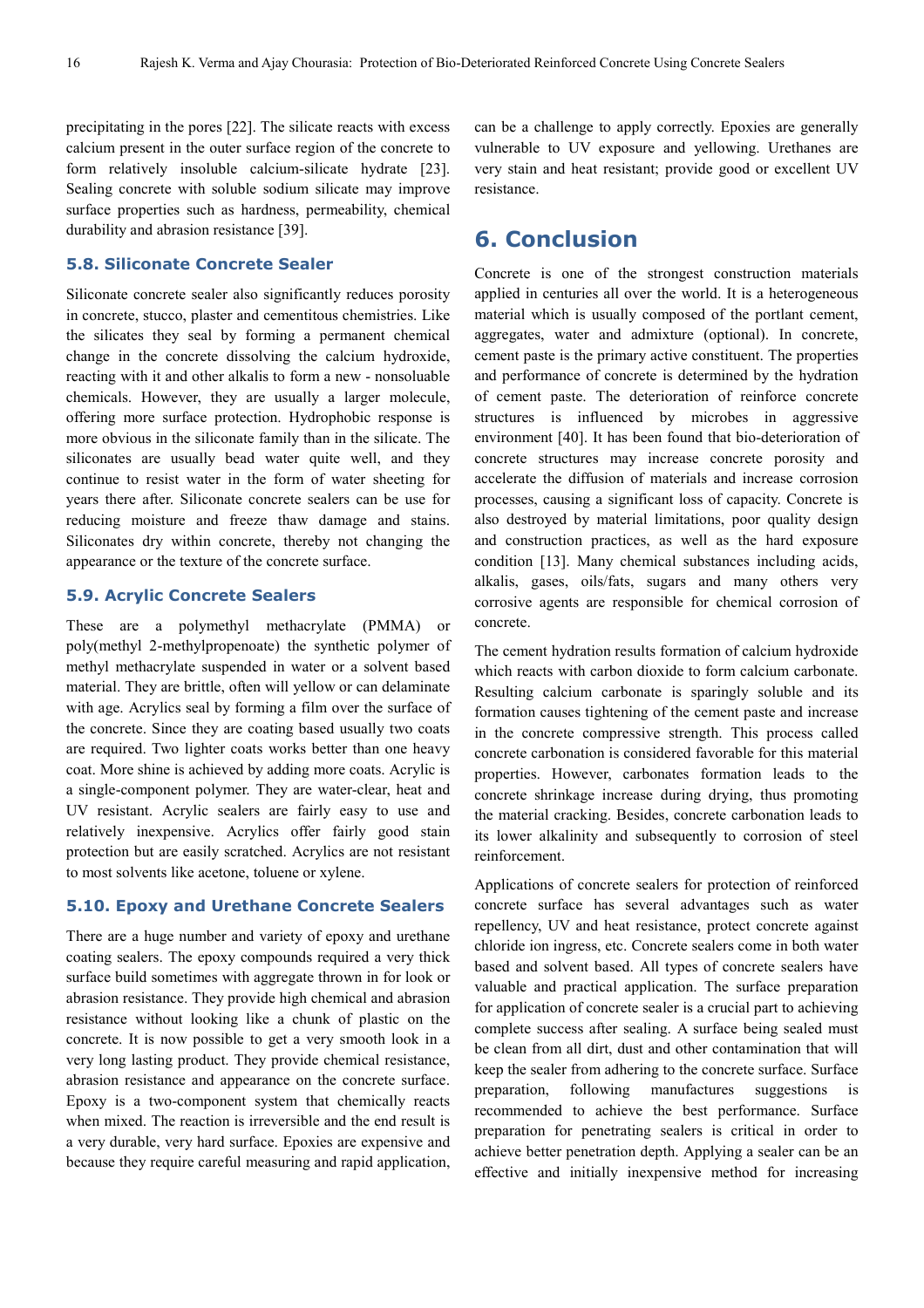service life of reinforced concrete. There are commercially available penetrating sealers that are reported to penetrate deep into the porous concrete surface and thus provide protection for the concrete. Today, high quality concrete sealers can block up to 99 % of surface moisture [19]. The concrete sealers enhance the appearance of the concrete without degrading the look. They resist etching from UV degradation and yellowing from sunlight, acidic chemicals, food, oil, bio-deterioration and other common household materials. Concrete sealers are sensitive to environmental conditions during application and drying, including air temperature, humidity, concrete moisture content and temperature, wind, direct sunlight, possibility of rain, etc. This is especially true for water-based products, where proper drying is highly dependent on temperature and humidity. Each manufacturer, in turn, may have differing application requirements even for the same class of compound further making comparisons of test results difficult. Climatic conditions include temperature, wind, antecedent precipitation as well as forecasted precipitation. Most sealers are suggested to be applied between 4°C and 32°C at the concrete surface. The condition of concrete greatly affects sealer performance.

The primary conclusions are as follows:

- 1. The successful application of concrete sealer into reinforced concrete surface protect it from ingress of water, soluble salts and other contaminants and also extend its service life. It also provides protection from destructive freeze/thaw cycles in exterior environment as well as for embedded reinforcing steel.
- 2. Concrete sealer penetration into concrete can be controlled by proper selection of sealer for specific concrete.
- 3. Dual treatment system involving the application of two different concrete sealers together or in combination with other products has advantages, over the use of a single treatment.
- 4. The timing of reapplication of concrete sealer has been varying based on exposure, condition, location and traffic. The higher traffic and UV exposed surface of concrete should be resealed with appropriate sealer after every 2-3 years, while lighter traffic and interior surface should be resealed after every 4-5 years.
- 5. A concrete sealer that performs the best in laboratory trials may not perform well in the field. Determining the best performing compounds in the laboratory should be followed by field trials on the surface of concrete to be sealed to confirm their performance.

# **Recommendation**

Since there are no national standard testing protocols are available. Hence, following steps must be done for finalizing suitable concrete sealers for protection of specific reinforced concrete from deterioration:

- 1. Understand the material and engineering properties of concrete surface to be sealed, requirement of sealing and final expectations of client after sealing.
- 2. Collection of commercially available concrete sealers based on their chemical composition and properties.
- 3. Proper surface preparation as per manufactures installation guideline. Existing concrete surface should be thoroughly clean and reasonably dry before application of the sealer.
- 4. After understanding expectations of client and properties of concrete surface to be sealed, the following tests to be done in the laboratory using various commercially available concrete sealers and their mixtures (as dual treatment):
- a).Water vapor transmission
- b).Saltwater absorption
- c).Chloride permeability
- d).Sealer penetration depth or coating thickness
- e).Resistance to alkali
- f). Ultraviolet (UV) weathering and cyclic saltwater ponding
- g).Freeze-thaw resistance
- h).Accelerated aging test on the surface of concrete beams / cylinders.
- i). Field trial on the surface and monitoring.

# **Acknowledgements**

The authors acknowledge the financial support provided by the Chandigarh Administration, Chandigarh, India. The authors are indebted to the Director, CSIR-CBRI, Roorkee for their continued support and permission to publish the paper.

### **References**

- [1] Samudre MP, Mangulkar MN, Saptarshi SD, A review of emerging way to enhance the durability and strength of concrete structures: Microbial concrete, Intern J Innov Res Sci Eng Tech. 3 (2014) 9311-9316.
- [2] Lomborg Bjorn, The Skeptical Environmentalist: Measuring the Real State of the World. (2001) 138, ISBN 978-0-521- 80447-9.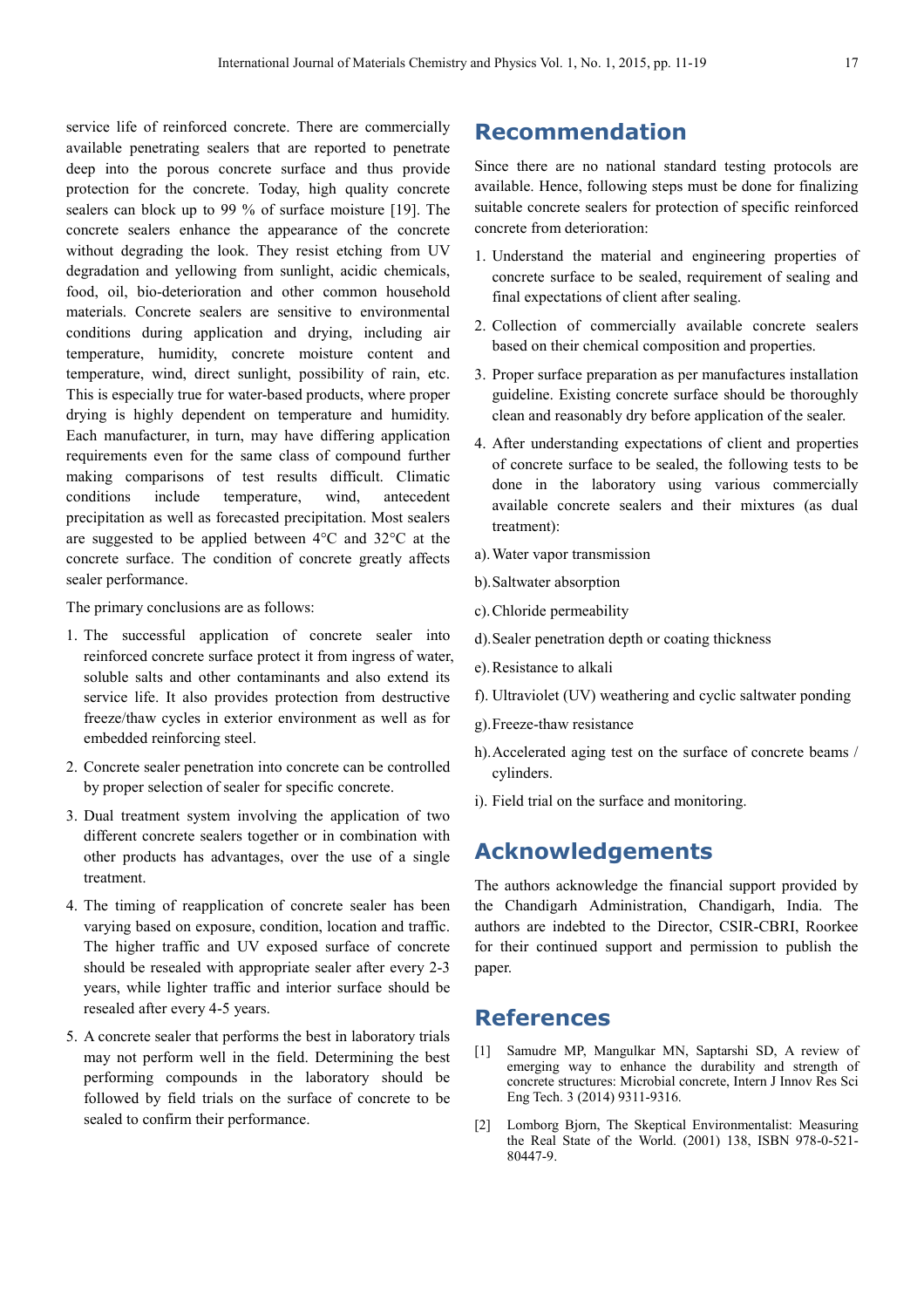- [3] "Minerals commodity summary-cement". US United State Geological Survey, 1 June 2007.
- [4] Zongjin Li, Advanced concrete technology (2011) ISBN: 978- 0-470-43743-8.
- [5] Zacharopoulou A, Zacharopoulou E, Batis G, Protection systems for reinforced concrete with corrosion inhibitors, Open J Met (2014) 86-92.
- [6] Ivanchev I, Research on cracks in reinforced concrete elements by taking into account the experimentally determined concrete and reinforcing steel mechanical properties, Ind J App Res 5 (2015) 239-241.
- [7] Schneider M, Romer M, Tschudin M, Bolio H, Sustainable cement production—present and future, Cem Conc Res 41 (2011) 462-650.
- [8] Gaidis JM, Gartner EM, Hydration mechanisms, II, in: Skalny J, Mindess S (Eds.), Mats Sci Conc 2 (1989) 9–39.
- [9] Gartner EM, Young JF, Damidot DA, Jawed I, Hydration of portland cement, in: Bensted J, Barnes P (Eds.), Structure and Performance of Cements, 2<sup>nd</sup> Edition, Spon Press, New York, (2002) 57–113.
- [10] Cement hydration- Understanding Cement, WHD Microanalysis Consultants Ltd., December 2012 ISBN-13**:** 978-0-9571045-2-5.
- [11] Specification for Cements and Materials for Well Cementing, 23rd edition. Washington, DC: API (2002).
- [12] Sand W, Microbial corrosion and its inhibition. in: Rehm HJ (Ed), Biotechnology, Vol 10, 2nd ed, Wiley-VCH Verlag, Weinheim (2001) 267-316.
- [13] Cwalina B, Biodeterioration of Concrete, Arch Civil Engg Environ 4 (2008) 133-140.
- [14] Anichi SE, Abu GO, Biodeterioration of pipeline concrete coating material by iron oxidizing and sulphate reducing bacteria, J Pet Environ Biotechnol 3 (2012) 1-5.
- [15] Videla HA, Herrera LK, Biocorrosion, in Vazquez Dahalt R, Quintero Ramivez R (eds) Petroleum Biotechnology Development and Perspectives. Elsevier Amsterdam, the Natherland, (2004) 193–218
- [16] PCA; Types and causes of concrete deterioration, Portlant Cement Association, IS536, (2002) 1-16.
- [17] Cwalina B, Korozja kamienia i betonu wzbudzona przez drobnoustroje (The stone and concrete corrosion influenced by microorganisms). Ochrona przed Korozją, 1 (2004) 17-23.
- [18] Cwalina B, Dzierżewicz *Z*; Korozja biologiczna konstrukcji żelbetowych (Biological corrosion of reinforced concrete constructions). XXI Polish Conference, Warsztat Pracy Projektanta Konstrukcji", Szczyrk, T.1, Wyd. PZITB, O/Gliwice, (2006) 79-108.
- [19] Shi C, Mo YL, High-performance construction materials, (2008) ISBN 978-981-279-735-3
- [20] Jeffrey Giarad J, Sealer options for concrete countertops (2005).
- [21] Sergi G, Lattery SE, Page Influence of surface treatments on corrosion rates of steel in carbonated concrete C.L. Page, Treadaway, Bomforth (Eds.), Corrosion and Reinforcement in

Concrete, Elsevier Applied Science, London (1990) 409–419.

- [22] McGettigen E, Application Mechanism of Silane Weatherproofers. Concrete international, 12 (1990) 66-68.
- [23] Higgins RC, Waterproofing for concrete, Reference and Guide, Sinak Corp., San Diego, CA (1985).
- [24] Basheer P, Basheer L, Cleland DJ, Long AE, Surface treatments for concrete: assessment methods and reported performance. Constr Build Mats 11 (1997), 413-429.
- [25] Dulaijan SU, Maslehuddin M, Al-Zahrani MM, Al-Juraifani EA, Alidi SA, Al-Meththel M. Performance evaluation of cement-based surface coatings. In: Proceedings of 2000 International Conference, Repair, Rehabilitation andMaintenance of Concrete Structures and Innovations in Design and Construction, Seoul, Korea, September 19–22, 2000. p. 321–38.
- [26] Medeiros, MHF, Helene P, Surface treatment of reinforced concrete in marine environment: Influence on chloride diffusion coefficient and capillary water absorption, Constr Build Mats 23 (2009) 1476-1484.
- [27] Ghoddousi P, Raiss Ghasemi AM, Parhizkar T, The effect of concrete quality on performance of surface treatment materials. in: Rudolph N. Kraus, Tarun R. Naik, Peter Claisse, Sadeghi - Pouya, editors. Proc. Int. Conf: Sustainable construction materials and technologies, Coventry, Special apers proceedings, Pub. UW Milwaukee CBU; 11–13 June 2007,  $78 - 84$ .
- [28] Medeiros MHF, Helene P, Efficacy of surface hydrophobic agents in reducing water and chloride ion penetration in concrete, Mat Stru 41 (2008) 59-71.
- [29] Moon HY, Shin DJ, Choi DS, Evaluation of the durability of mortar and concrete applied with inorganic coating material and surface treatment system, Constr Build Mats 21 (2007) 362-369.
- [30] Basheer L, Cleland DJ. Freeze-thaw resistance of concerts treated with pore liners, Constr Build Mats 20 (2006) 990–998.
- [31] Dang Y, Xie, Kessel A, McVey E, Pace A, Shi X, Accelerated laboratory evaluation of surface treatments for protecting concrete bridge from salt scaling, Constr Build Mats 55 (2014) 128-135.
- [32] Safiuddin Md, Soudki KA, Sealer and coating systems for protection of concrete bridge structures. Intern J Phyc Sci 6 (2011) 8188-8199.
- [33] Ibrahim M, Al-Gahtani AS, Maslehuddin M, Dakhil FH, Use of surface treatment materials to improve concrete durability, J Mat Civ Engg ASCE 11 (1999) 36-40.
- [34] Almusallam AA, Khan FM, Dulaijan SU, Al-Amoudi OSB, Effectivness of surface coating in improving concrete durability, Cem Conc Compos 25 (2003) 473-481.
- [35] Soudki KA, Safiuddin Md, Jeffs P, Macdonald G, Kroker M, Chloride penetration resistance of concrete sealer and coating system, J Civil Engg Mangm 21 (2015) 492-502.
- [36] Mamaghani I, Moretti C, Dockter B, FalkenL, Tonnenson J, J Transport Res Board doi:10.3141/2108-10 (2009).
- [37] Cady, P. NCHRP Report 209: Sealers for Portland Cement Highway Facilities. Washington, DC: Transportation Research Board, National Research Council (1994).